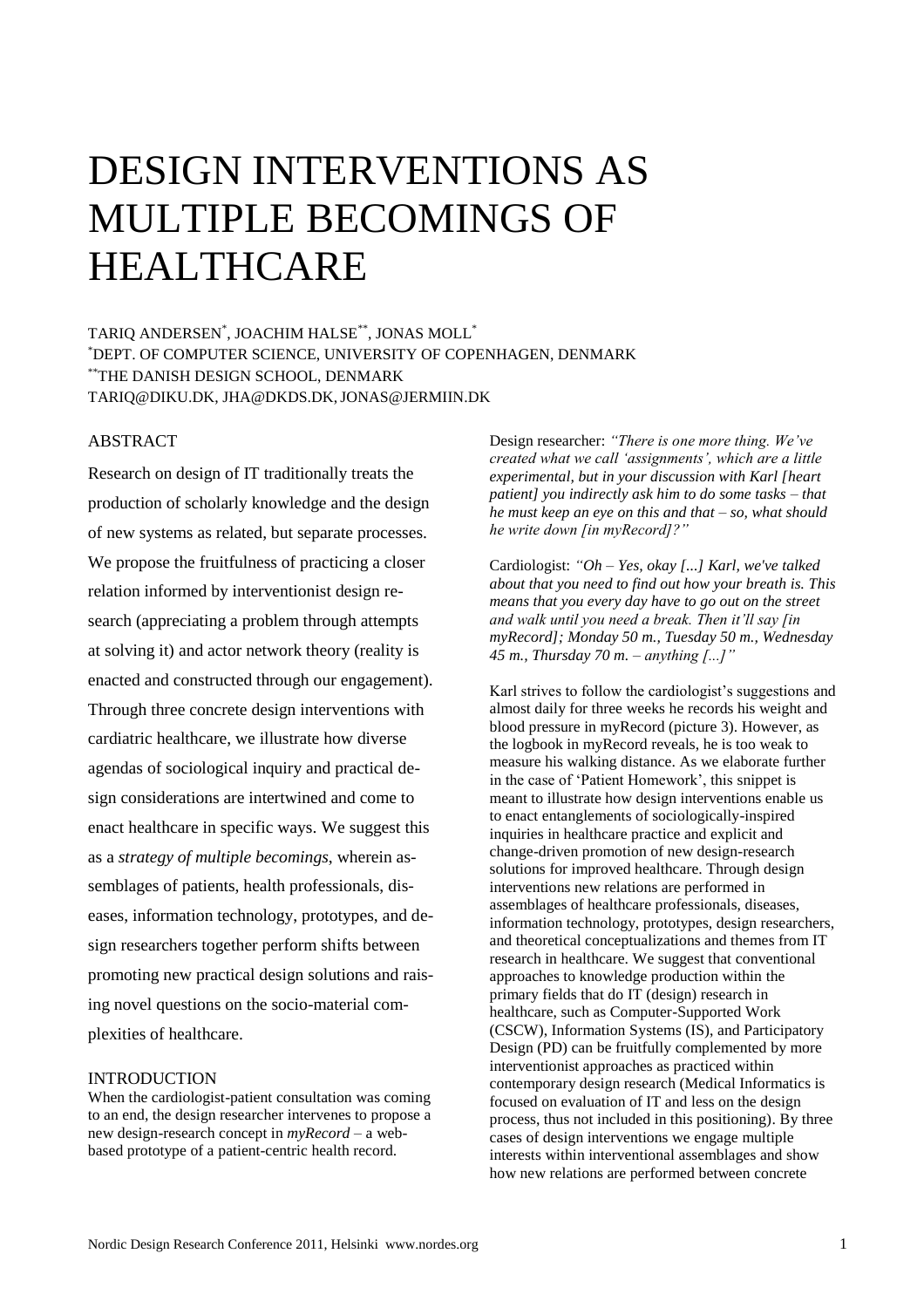design proposals and more theoretically conceptualized inquiries. We report from a PD project entitled Coconstructing IT and Healthcare (CITH), engaging heart patients and relatives, health professionals and us (design researchers) for nearly three years (2008-11) to explore and experiment with re-organizing current work practices through the design and use of seven hifi versions of myRecord ('Egenjournalen' in Danish). myRecord is essentially a prototype of a personal health record [\(Kaelber et al., 2008\)](#page-8-0) – a patient-centric, collaborative, web-application that enables heart patients to produce, collect and share health related information with health professionals and other patients in their network [\(for details on CITH and](#page-8-1)  [myRecord see Andersen et al., In press\)](#page-8-1).

## IT (DESIGN) RESEARCH

Practicing interventions are not new to PD, CSCW, IS, or human-computer interaction (HCI). However, we find that design interventions as performative arenas for explicit instantiations of theoretical conceptualizations and themes are not thoroughly discussed. By employing design interventions we argue that a closer relation between, not only research and design but multiple logics come into being. Early studies at Xerox PARC [\(Blomberg et al., 1995;](#page-8-2) [Suchman et al., 1998\)](#page-9-0) as well as work coming out of the Scandinavian approach to systems design [\(Bødker](#page-8-3)  [and Grønbæk, 1992;](#page-8-3) [Mogensen, 1992;](#page-9-1) [Kensing, 2003\)](#page-8-4) took on experimental and interventionist approaches to design and research. Influences from action research [\(Checkland and Holwell, 1998\)](#page-8-5) and intervention theory [\(Argyris, 1970\)](#page-8-6) pushed for intervention, which is much appreciated in PD today. In PD, methods and techniques from design practice are employed to support a combined research and development process. However, PD is mostly concerned with research on methods and techniques for the practice of participatory and democratic design and contributions rarely emphasize methodological discussions. The episteme of classic PD work could be argued as subscribing to Schön's [\(1983\)](#page-9-2) reflective practicum, wherein problems are made intelligible only through attempts at solving them.

In CSCW, ethnography and qualitative methods are highly developed and the debate on workplace studies' role in IT design has been heavily debated (cf. [Crabtree](#page-8-7)  [et al., 2009;](#page-8-7) [Dourish, 2006;](#page-8-8) [Plowman et al., 1995\)](#page-9-3). It is widely argued that detailed analyses of work and technology-in-use create 'insights', 'implications', and 'recommendations' to *inform* system design [\(Plowman](#page-9-3)  [et al., 1995\)](#page-9-3). A view that is also reflected in Crabtree et al.'s critical argument favouring

ethnomethodologically-informed ethnography in systems design: *"Our purpose is to inform systems designers – i.e., those parties who are actively involved in the development of computing systems and applications […]"* [\(2009, p.879\)](#page-8-7). The practice of doing research (ethnographical work) and designing IT are traditionally kept as separated processes in studies that actually argue for the promising results of integrating research and design of IT [\(Luff et al., 2000;](#page-8-9) [Crabtree et](#page-8-7)  [al., 2009\)](#page-8-7). While the proponents of joining ethnographic practice and design are increasing [\(Wolf](#page-9-4)  [et al., 2006;](#page-9-4) [Halse, 2008;](#page-8-10) [Karasti, 2001;](#page-8-11) [Simonsen and](#page-9-5)  [Kensing, 2005;](#page-9-5) [Zimmerman et al., 2007\)](#page-9-6), the debate on the role of ethnography in design of IT continues [\(Button and Harper, 1996;](#page-8-12) [Crabtree et al., 2009\)](#page-8-7).

Within IS, action research and design science seek to accomplish change relevant to practice by proposing a closer relation between the study of organizational work practices and the design and implementation of relevant IT artefacts [\(Hevner et al., 2004;](#page-8-13) [Baskerville](#page-8-14)  [and Wood-Harper, 1996;](#page-8-14) [Checkland and Holwell,](#page-8-5)  [1998\)](#page-8-5). However, the heritage from behavioural science combined with a wish for hypotheses-driven rigour renders the process of designing secondary, in that the artefact comes to play the role of a utility that (only*) "allows [for] many types of quantitative evaluations […], including optimization proofs, analytical simulation, and quantitative comparisons with alternative designs"* [\(Hevner et al., 2004, p.77\)](#page-8-13). Karasti [\(2001, p.211ff\)](#page-8-11) critiques these disciplinary dichotomies i.e. descriptive vs. prescriptive, present vs. future, understanding vs. intervention and argues for a more *"appreciative intervention [which] calls for envisioning images of future system and context through a recognition of presence and change intertwined in the existing ways of working."*

In design research and increasingly in HCI, design practice is argued as a fruitful vehicle to drive research inquiries [\(Wolf et al., 2006;](#page-9-4) [Zimmerman et al., 2007\)](#page-9-6). Proponents of critical design [\(Gaver et al., 2004\)](#page-8-15) use designed artefacts to 'instantiate' philosophical ideas whereas the design process becomes a necessary mode of inquiry. In this paper, we subscribe to a design research program and propose design interventions as situations of enactment with opportunities to live out and explore change potential as well as *"open new ways of conceiving the world"* [\(Halse, 2008, p.2\)](#page-8-10). We claim that in one and the same poignant moment, understanding and designerly creation co-exist as inseparable modes of socio-material knowledge production.

## STRATEGY OF MULTIPLE BECOMINGS

Koskinen, Binder and Redström [\(2008\)](#page-8-16) review how researchers integrate design experiments in their research inquiries. Through three categories, *lab*, *field* and *gallery*, they describe how *"design researchers have developed several approaches that integrate design-specific work methods into research."* They make a division along the lines of traditional scientific methodologies and the arts, and argue that design research has been practicing extensions and sophisticated variations to more established institutional approaches to research. In later contributions the three categories converge and this could be seen as a movement towards design research achieving a degree of maturity, with less need to honour standards in other disciplines. Mattelmäki and Matthews [\(2009\)](#page-9-7) expand this point and focus on the practical concerns of how those differences play out in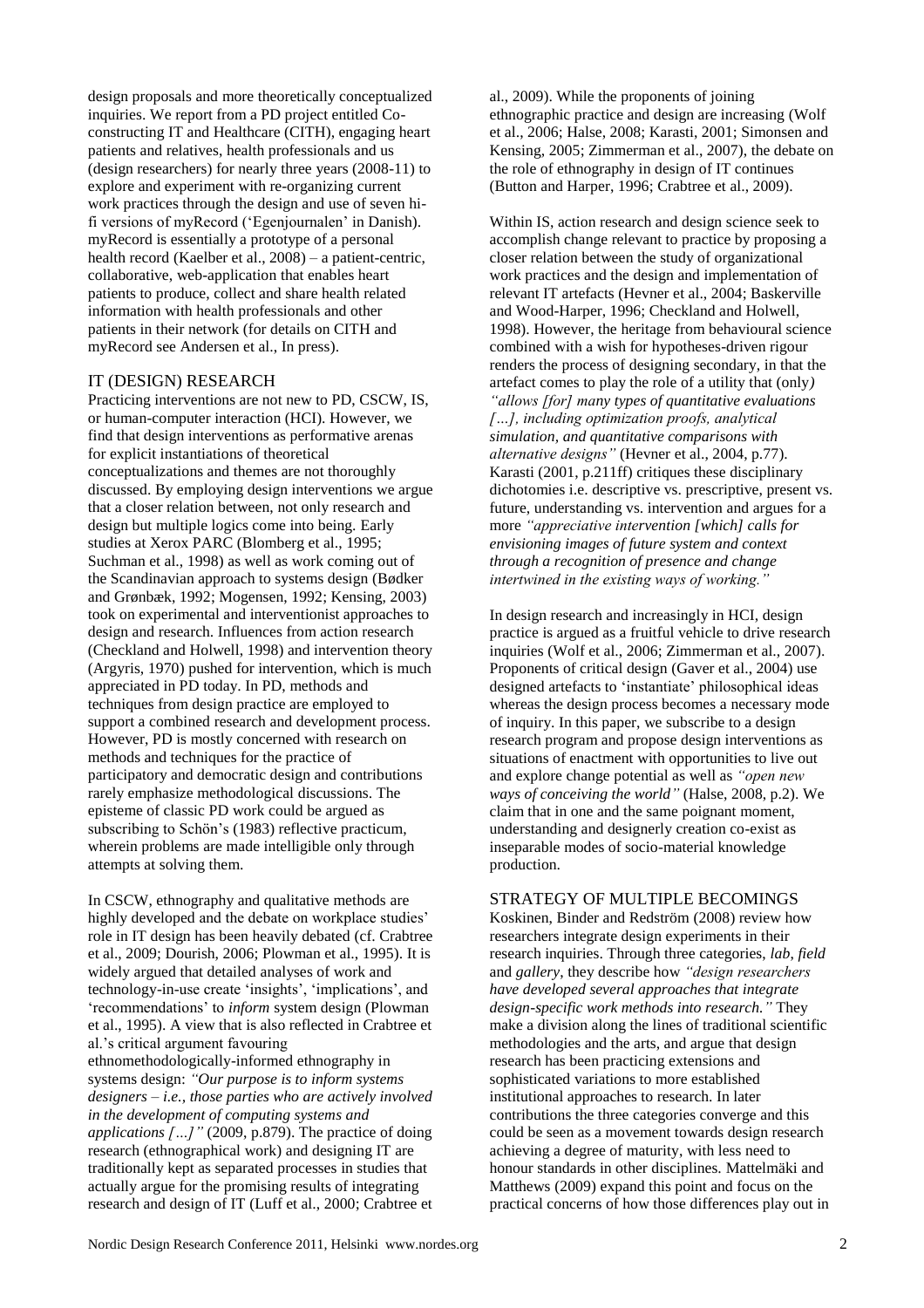a diverse set of ways. They recognize that Frayling's notion of *research-through-design* unites many and stress that it should not be seen as a method, but rather as a family of heterogeneous approaches to design research [\(2009, p.9\)](#page-9-7). Their affinity lies in considering the design project, process or artifact as fundamental to the research contribution.

With this paper we propose design research as a making of explorative assemblages of not only 'design' and 'research', but multiple entanglements of patients' and health professionals' practices, diseases, information technology, prototypes, and design researchers. In particular, as we sketch out below, we are inspired by later developments in actor-network theory that treats 'being' as inherently performative and holds multiple interdependent realities [\(Law and](#page-8-17)  [Hassard, 1999;](#page-8-17) [Pickering, 1995;](#page-9-8) [Barad, 2003\)](#page-8-18).

DESIGN INTERVENTIONS AND MYRECORD On the CITH project we have engaged an interventionist approach as a way to extend classic PD with a more critical mode of design research-led inquiry. In the outset of the project we sat in on medical consultations, overlooked heart surgery, followed patient referrals in between hospitals, and observed work practices in several cardiac wards. We interviewed secretaries, nurses, doctors and bioanalysts on three related hospitals and visited patients and their families in their homes. A couple of months into the project, we began to put more emphasis on introducing proposals and discussions of premade and in-themoment ideas of (IT) solutions as well as carrying out participatory design workshops. Alongside these activities we studied the literature on IT research in healthcare, e.g. [\(Mol, 2008;](#page-9-9) [Berg, 1997;](#page-8-19) [Pratt et al.,](#page-9-10)  [2004;](#page-9-10) [Aarhus et al., 2009\)](#page-8-20), and discussed how we could integrate a mode of inquiry that would add to the academic discourses found in the literature, but also how we could enact them concretely in the process.

This endeavor was particularly enhanced when we, a year into the project, introduced action cycles and turned the project into a cooperative prototyping process of a patient-centric web-application. It kickstarted a long range of design interventions with myRecord wherein we engaged different health professionals and heart patients in various situations and locations. What moreover followed was many internal meetings and workshops where we inscribed theoretical conceptualizations and themes in myRecord through discussions and co-sketching interactions and wireframes. Typically, as continuations to ongoing dialogues with patients and health professionals we carried out co-design and use sessions at patients' homes. We then followed patients to consultations as observers of use but also as design research advocates enacting explorative and critical inquiries. The interventions, then, became a space for the simultaneous enactment of multiple logics, interests, and ideas. Our strategy of applying design interventions became instantiations of what Law [\(2004\)](#page-8-21) calls *method assemblages*. By staging situations

of (creative) use in realistic healthcare situations we were able to intervene and cooperatively interweave the current with enactments of new instances of healthcare. Moments, where not only relations between practices of 'design' and 'research' were performed, but multiple becomings of healthcare [\(Mol, 2002\)](#page-9-11). A lot of work went into preparing for the interventions to allow for the otherwise absent (in the situations) to possibly become present. Priority was put on loading each intervention with the possibilities to enact patients' and health professionals' wishes as well as to enact and explore questions such as 'how to make patient participation a resource in diagnostic work?' and 'how to support patients' invisible work of bridging interinstitutional care?' [\(cf. Unruh and Pratt,](#page-9-12)  [2007\)](#page-9-12).

In the following, we present three cases of design interventions with myRecord in cardiatric healthcare, to show how an interventionist approach can be employed as means to enact and inquire into different healthcare practices together with empowered patients.

## CASE I: MANAGING BY CONCEALING

From our fieldwork on medical consultations we learned how precious time is spent at each meeting on 'getting to the point'. During the consultation, the physician and the patient work together to reach a shared understanding of which issue(s) should be made central to the consultation, and thereby the diagnostic work. The physician is constantly searching for indications of symptoms or other information vital to perform the diagnostic work. Patients often arrive with a set of (not yet fully conceived) questions regarding their health situation and recent experiences. However, once the consultation begins, we found that most patients were overwhelmed by the urgency of the situation and often held back or simply forgot to present their own questions. The different reasons for this ranges from patients forgetting or thinking, *"it"s probably not that important anyway"* to feeling selfconscious about the very private character of their concerns (e.g. questions regarding either marital problems or issues of intimacy caused by their disease).

As our understanding of healthcare work practices matured through our initial fieldwork, we were inspired by Berg's [\(1997\)](#page-8-19) analyses of medical work. In particular, how he characterises the work of physicians. Berg draws on the work of Fujimura [\(1987\)](#page-8-22), who demonstrates how scientists make research problems doable through the iterative and seemingly mundane processes of continually aligning and reorganizing their work. Berg presents the work done by physicians during consultations as ways of making patients' problems manageable. Work that is *"characterized by the smooth interweaving of "social" and "medical" issues"*, in which patient-problems are transformed into 'doable' problems [\(1997, p.137\)](#page-8-19). Berg shows the distributed character of medical work and stresses how *"the transformation of a patient"s problem into a "doable" problem is not a cognitive reconceptualization*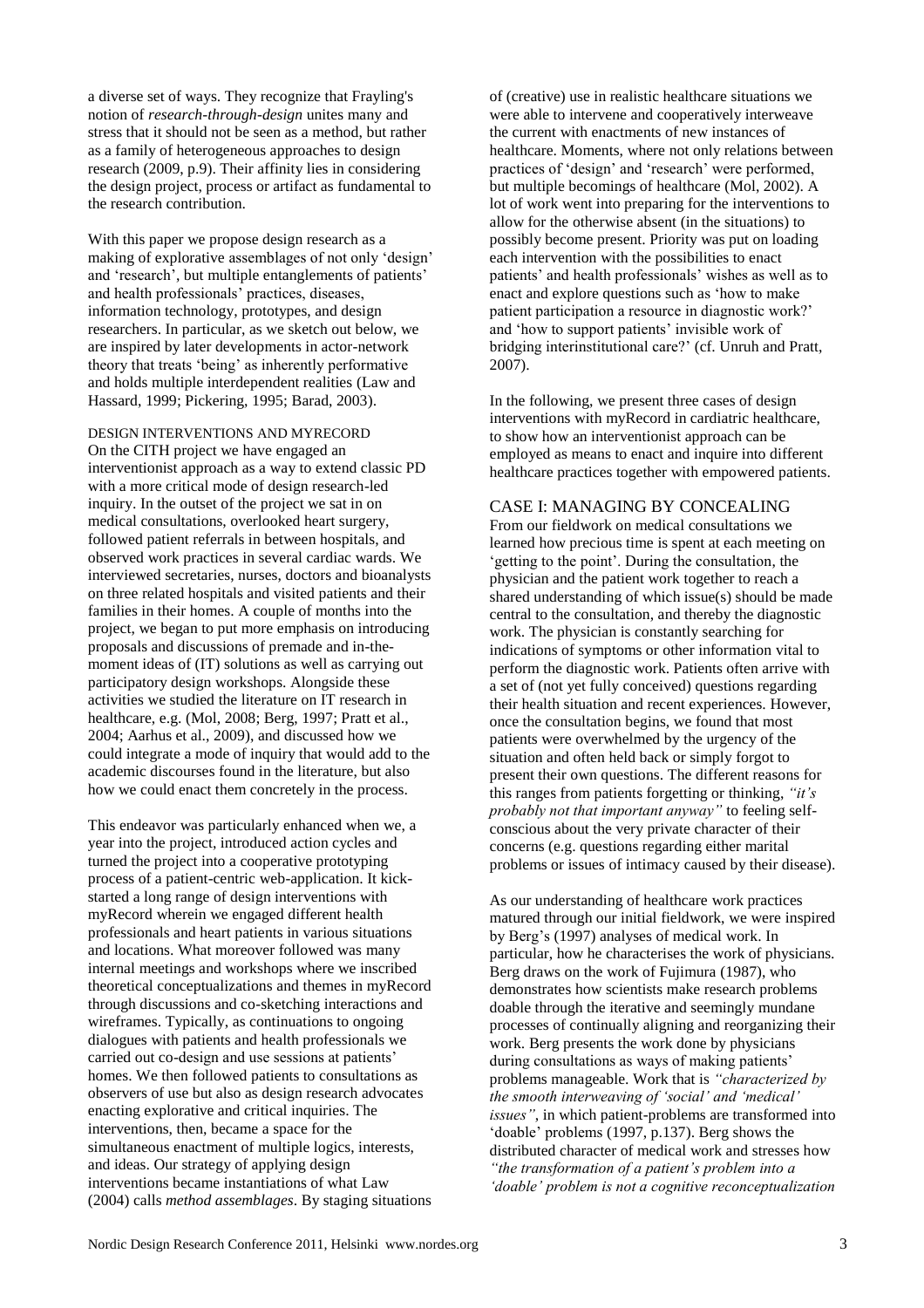*of the patient"s case, but a collective achievement of an interlocked assembly of heterogeneous entities"* (ibid.). To understand the consequences of this making and becoming of manageable patients we chose to explore the ways in which we could design support for patients to become more manageable for the physicians. From the physician's perspective, this would mean having important information about the patient ready-to-hand (Ehn [\(1988\)](#page-8-23) and Dourish [\(2004, p.109\)](#page-8-24) invite Heidegger's notion to inform systems design) before the consultation, including the specific questions and symptoms the patient would like to discuss. We were curious to see how, if at all, the new way of patients preparing for consultations would be useful or just be considered 'more work'.

#### DESIGN INTERVENTION

The following case illustrates how the interventional setup and the use of myRecord worked as a way to query into aspects of patient manageability, and in particular how the intervention unexpectedly taught us the ways in which a patient take active part in collaboratively making the situation more 'doable'.

Mary (aged 54) and the design researcher, Jonas (aged 30), are sitting in her living room in front of her laptop, preparing for her upcoming consultation at the Heart Centre. Mary is going through the step-by-step preparation which involves answering a set of predefined questions, updating and approving her medication list, and indicating if she is experiencing any of nine specific symptoms.



Picture 1: The design researcher and Mary sitting in her home, preparing for the upcoming consultation

Lately, she has been feeling that her heartbeat is too rapid and is worried about the stabbing pain she sometimes experiences. Going through the symptoms section, Mary initially ticks 'abnormal heartbeats', but then pauses when she is to indicate whether the symptom appears during 'heavy', 'medium', 'light' or 'no physical activity'.

Mary: "Hmmm, I would say... it's this one [pointing at *"during no physical activity"]… Not necessarily during physical activity."*

Design researcher: *"Ok… so, that would mean you experience it at rest?"*

Mary: *"Not necessarily. It can come at any time. At rest or, for example, when bicycling or walking. But there is no category to capture that…"*

Design researcher: *"You would need a new category then?"*

Mary: *"Yeah, because if I state that I experience it during physical activity, then one would think that I have arteriosclerosis… which I do not! It can come at any time. But there is no category to capture that. Then it would easily be misinterpreted if I state that I experience abnormal heartbeats during physical activity –which is when the heart is at work – because that would typically indicate problems with stiffening of the arteries."*

Design researcher: *"I see. And when you so confidently state that it"s not arteriosclerosis, it"s because you somehow know and you therefore don"t want to indicate it?"* (audio transcription, Mary's home, October 8, 2010)

To this, Mary explains how she has been suffering from abnormal heartbeats for a long time, and how she went through an extensive examination a couple of years back, which explicitly concluded no problems with her arteries. And as she states, *"If I then indicate it, the treatment will be different."* Mary finishes the preparation by selecting the option, 'during no physical activity'.

MULTIPLE BECOMINGS OF HEALTHCARE As the intervention teaches us the patient explicitly refrains from indicating a specific nuance of an important symptom, whereby she actually ends up concealing information from the cardiologist. Mary's decision is based on her anticipation of what they will probably conclude again, which she knows is incorrect based on her earlier examinations. She specifically engages in the process of making her situation manageable for the cardiologist, but interestingly by taking steps to avoid the consultation from going in a, for her, worthless direction.

As regards to constructive insights for design, we come to understand that the symptom component should be redesigned to allow patients to briefly describe the situation in which they experience a particular symptom. Fixed symptom categories do not always enable the patient to provide sufficient diagnostic information, as we have also learned from Bowker and Star [\(1999\)](#page-8-25). Most importantly though, with the intervention and Mary's use of myRecord, she starts to manage her physician by performing herself as an essential and guiding part of the diagnostic work, possibly to increase the manageability of her own case.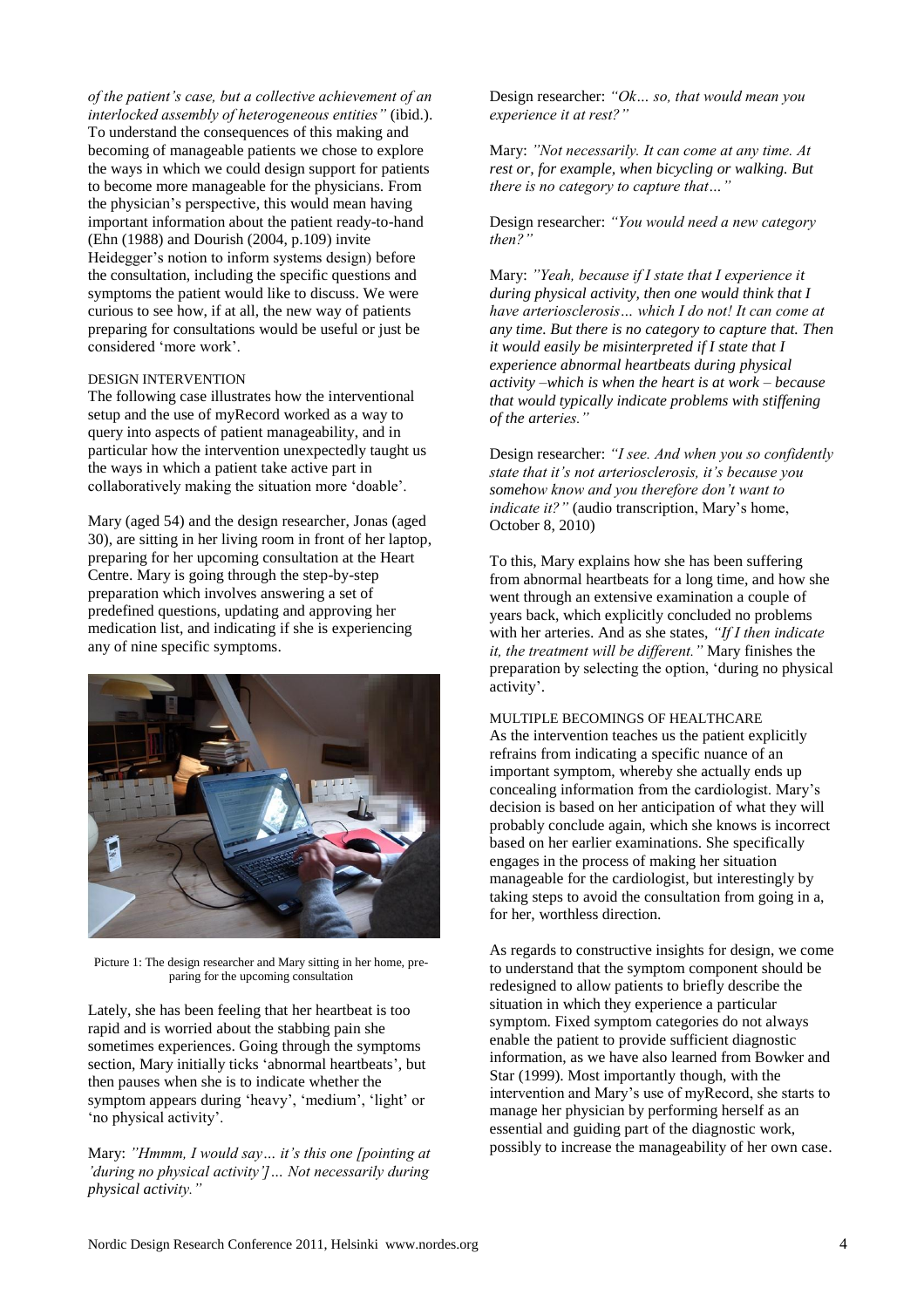# CASE II: BRIDGING INTERINSTITUTIONAL CARE

When treatment and care is distributed between institutions, as is the case in our study, the patient often becomes an even more central actor in managing and ensuring continuity of care. As argued by Unruh and Pratt [\(2008\)](#page-9-13) one key task for such patients becomes to *bridge interinstitutional care*, whereby patients work to manage and bring together information from different sources in the distributed network of care institutions. Unruh and Pratt show how this type of work transforms the patient into an *information courier "shuttling medical information from one institution to another."* [\(2008, p.38\)](#page-9-13) Having encountered similar situations numerous times during the interventions, we wanted to explore the phenomenon of bridging interinstitutional care further, in a more performative mode. Through several smaller workshops we, and the web developer, sketched and implemented a personal digital document archive (pBox) in myRecord to enable patients to easilier become information couriers. pBox enables patients and health professionals to archive and share documents easily. By storing documents in their pBox, patients ensure health professionals' contionous access to their documents. To illustrate the use of the intervention to explore 'bridging interinstitutional care' by co-enactment, consider the case of Fred who, through the intervention and myRecord, succesfully interrelates the diagnostic work between two heart clinics at different hospitals.

#### DESIGN INTERVENTION

A week prior to the consultation the design researcher, (Jonas, aged 30), is visiting Fred (aged 57) in his home to promote and encourage him to use myRecord's pBox (picture 2) to prepare for the upcoming check-up with his nurse. Fred's wife has joined the conversation and the chat goes on for close to an hour. The design researcher asks Fred if there is anything in particular he would like to discuss with his nurse. While they talk the design researcher pays particular attention to questions or issues that myRecord could support Fred in querying further into. At one point, Fred raises an issue in which he is confused with having received contradictory feedback on two identical scans of his heart done at two different clinics. The two statements report on the state of his heart and its strength, and are both based on echocardiographical scans of his heart. One statement reports he is doing well, in that his 'heart capacity' has increased from 10 to 25 per cent. However, the other statement concludes that his heart is enlarged to compensate for the non-functioning area. *"What am I to make of this? How can they be so different, when it"s the same (type of) scan?"* Fred says slightly disillusioned. *"Am I doing progress or not?"*

The design researcher suggests that Fred upload the scan and statement from the other clinic and then use myRecord to raise his question. With help from the design researcher they formulate the questions for the nurse and upload the echocardiographic scan to his pBox together with the e-mail from the other heart

clinic stating the conclusion about the enlarged heart area.

An hour prior to the consultation the design researcher meets with the nurse to explain the setup and hand her printouts of Fred's preparation and the uploaded images to simulate that myRecord is an integrated part of her daily routine. Half an hour into the consultation the nurse looks at Fred's preparation, including his questions. They reach his third question, where he correlates the statements from the two clinics, which reads: *"[Name of cardiologist] has scanned my heart and tells me that the well functioning area is enlarged, because it compensates to make up for the nonfunctioning areas. How does that fit with your recent statement that my capacity has improved from 10 to 25 per cent? (please, see the attached e-mail in my pBox)."* (myRecord transcription, November 2010)





After having consulted Fred's documents, the nurse agrees about the peculiarity of the two different conclusions on the same type of scan. But as she explains, she is legally hindered in obtaining information from the other heart clinic. She therefore asks Fred to obtain the information and then upload it to his pBox, where she is able to access it. Fred shakes his head indicating that he finds the situation a bit peculiar, but agrees to do it.

MULTIPLE BECOMINGS OF HEALTHCARE With the intervention as arena, prepared by the design researcher's practical alignment of various actors including the pBox in myRecord, Fred enacts a connection between the two institutions. The new connection, where one clinical facility is confronted with another's different reading of 'the same' scan, concretely come to exist through his performance with myRecord. With the pBox in particular, he establishes relations that did not exist before by bridging two institutions that were not able to communicate. In this way he performs a *diagnostic agent*, as he takes part in carrying out this essential, but often invisible work of aligning and reorganizing interinstitutional information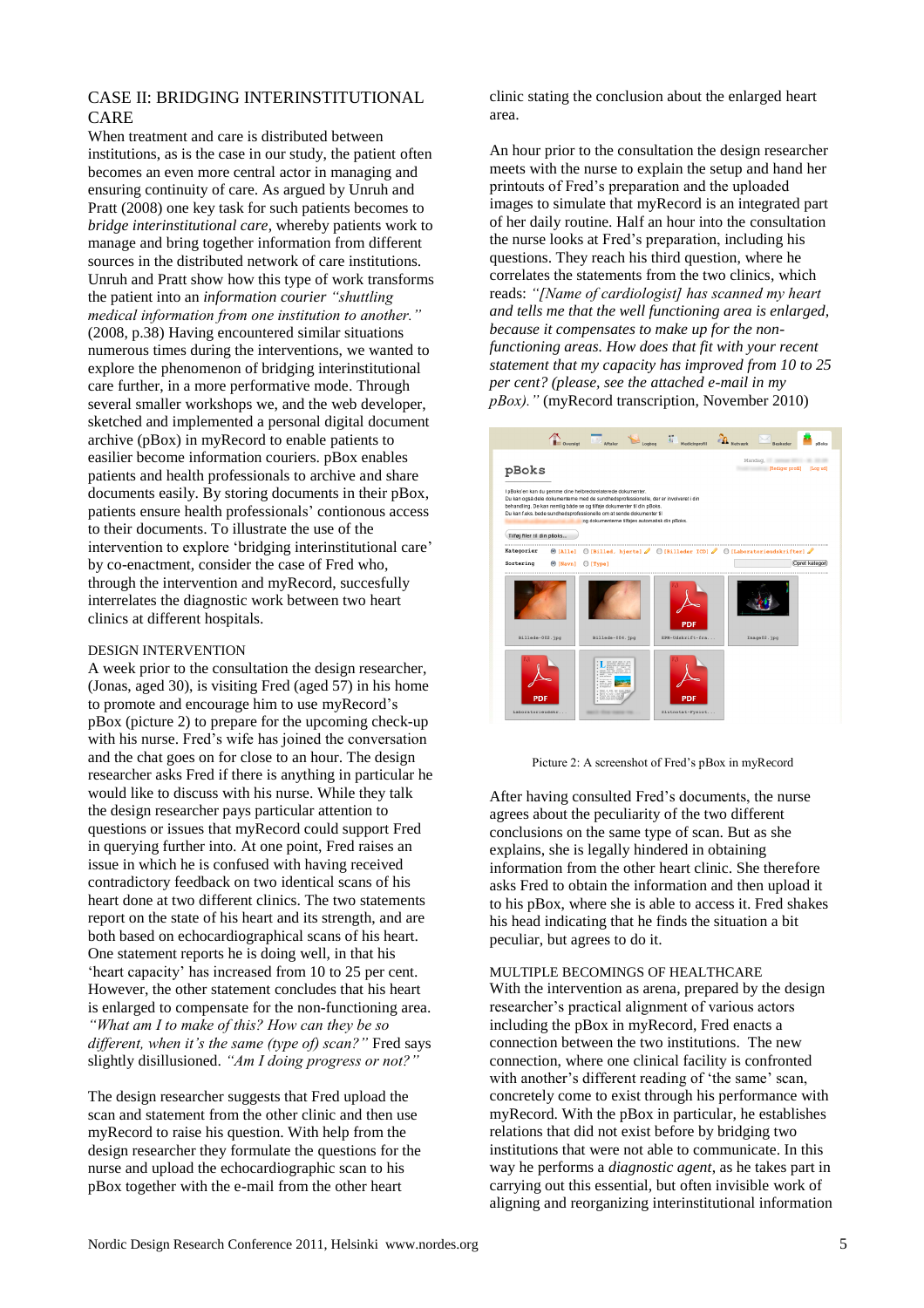[\(Oudshoorn, 2008, p.276\)](#page-9-14). The intervention evolves from the initial inquiry into pBox as a tool to support the enactment of the patient as information courier to an exploration of the patient's role in detecting, preventing and recovering from ambiguous medical situations [\(Unruh and Pratt, 2007\)](#page-9-12). In this sense the case becomes a concrete example of how responsibility is delegated to the patient. To continue the process of 'finding an answer' to Fred's diagnostic question, Fred not only has to act as a courier *"shuttling medical information from one institution to another"*, but has do more work to connect the two health professionals (institutions) in order to enable collaborate diagnostic work. Moreover, the case also brings us concrete design insights in how to enhance the pBox as a tool for health professionals. Through the situation, we learn that the pBox needs to support subscriptions to and the ability to classify content from a single health professional or institution.

#### CASE III: PATIENT HOMEWORK

This third case recalls a design intervention in a cardiatric consultation at the Heart Centre between the heart patient, Karl (aged 68), his wife, a cardiologist and a design researcher (Tariq, aged 30). It is the elaborated case from the paper's introductory snippet. Herein, we illustrate how the theoretical concept of 'homework' is made and becomes generative in multiple ways.

Grøn et al. [\(2008\)](#page-8-26) coin the notion 'homework' to critically accentuate implications of the political shift in the organization of healthcare. They refer to the work issued by the healthcare system, but practiced in patients' homes. Here, patients are increasingly expected to take on more responsibility, which in turn becomes more patient work [\(Oudshoorn, 2008\)](#page-9-14) and often collides with their everyday lives and unstable health. Field studies and Grøn's argument drew Aarhus and her group [\(2009\)](#page-8-20) to make it a design principle in their project – not to add to the amount of homework in the development of an 'eDiary' for diabetics. However, others argue that active patient involvement generate greater improvement in health and patient satisfaction [\(Street et al., 2005\)](#page-9-15). Being aware of this discourse, we deliberately wanted to sketched and implement 'patient assignments' in myRecord to critically inquire into consequences of letting cardiologists give patients' assignments and open up the space for multiple interpretations of homework to be performed. It moreover engaged design inquiries such as; *which features in myRecord are necessary, what data, and which text fields and buttons should we include?*

## DESIGN INTERVENTION

In the design intervention, the cardiatric consultation, Karl and a cardiologist are having an intense discussion on whether or not Karl should be re-hospitalized and go through a high risk operation. The day before the consultation, Karl used myRecord at home to prepare for the consultation and the cardiologist read it before they meet and uses it many times throughout the consultation. During 43 minutes they discuss how Karl

experiences shortness of breath and dizziness after the most recent operation. Their dialogue expresses their collective project of deciding on three optional moves, all based on Karl's interpretation of his health condition. After an intense conversation they still cannot make a decision and agree not to do anything, but let Karl stabilize and meet again in two weeks. When everybody stood up and were about to leave, the design researcher (Tariq, aged 30) intervenes and explains the idea of 'patient assignments' and asks if the cardiologist would give Karl a task to complete at home using myRecord.

The cardiologist immediately says: *"Oh – Yes, okay [...] Karl, we've talked about that you need to find out how your breath is. This means that you every day have to go out on the street and walk until you need a break. Then it"ll say [in myRecord]; Monday 50 m., Tuesday 50 m., Wednesday 45 m., Thursday 70 m. – anything [...]"*

*"You see, it would be nice for me to have a very specific test, where you"ve gone out and seen how far you can walk - it need not be every day - let's say two times a week. But some tasks ... But then I want concrete answers to it that way. Walking distance, weight and blood pressure."* (audio transcription, the Heart Centre, October 29, 2010)

Later that day, the design researcher enters the task into myRecord and almost daily, for more than three weeks, Karl writes his weight and blood pressure in the logbook (picture 3). However, he never writes about his achieved walking distance, but one time he mentions: *"My mood doesn"t work. It"s hard to pull myself together for activities and tasks. Is it a minor depression?"* Instead, Karl's logbook entries (picture 3) reveal that his stomach bloating increases and that he *"started to arrange hospitalization"*. Despite the increased attention from health professionals, Karl was admitted to the hospital after twenty days and he immediately stopped using myRecord.

MULTIPLE BECOMINGS OF HEALTHCARE When analysing Karl's symptom log, his writings throughout three weeks (picture 3) also mirror what the cardiologist emphasized as important diagnostic information decisive for operation. Yet another, very important, diagnostic information that Karl performs could be characterised 'non-use' [\(Oudshoorn and](#page-9-16)  [Pinch, 2003\)](#page-9-16) or non-completion of the walkingdistance task. As a patient his active use and enactment of homework was dependent on developments in his illness and, as the case illustrates, he could not begin the task of measuring walking-distance – apparently because of his stomach bloating and physical and psychological discomfort. As such, changes in his health condition conflicts with his ambitions of writing in his Logbook. Eventually, Karl becomes unable to carry out that part of the assignment. Also, as soon as he got re-hospitalized he stops all activities of myRecord use.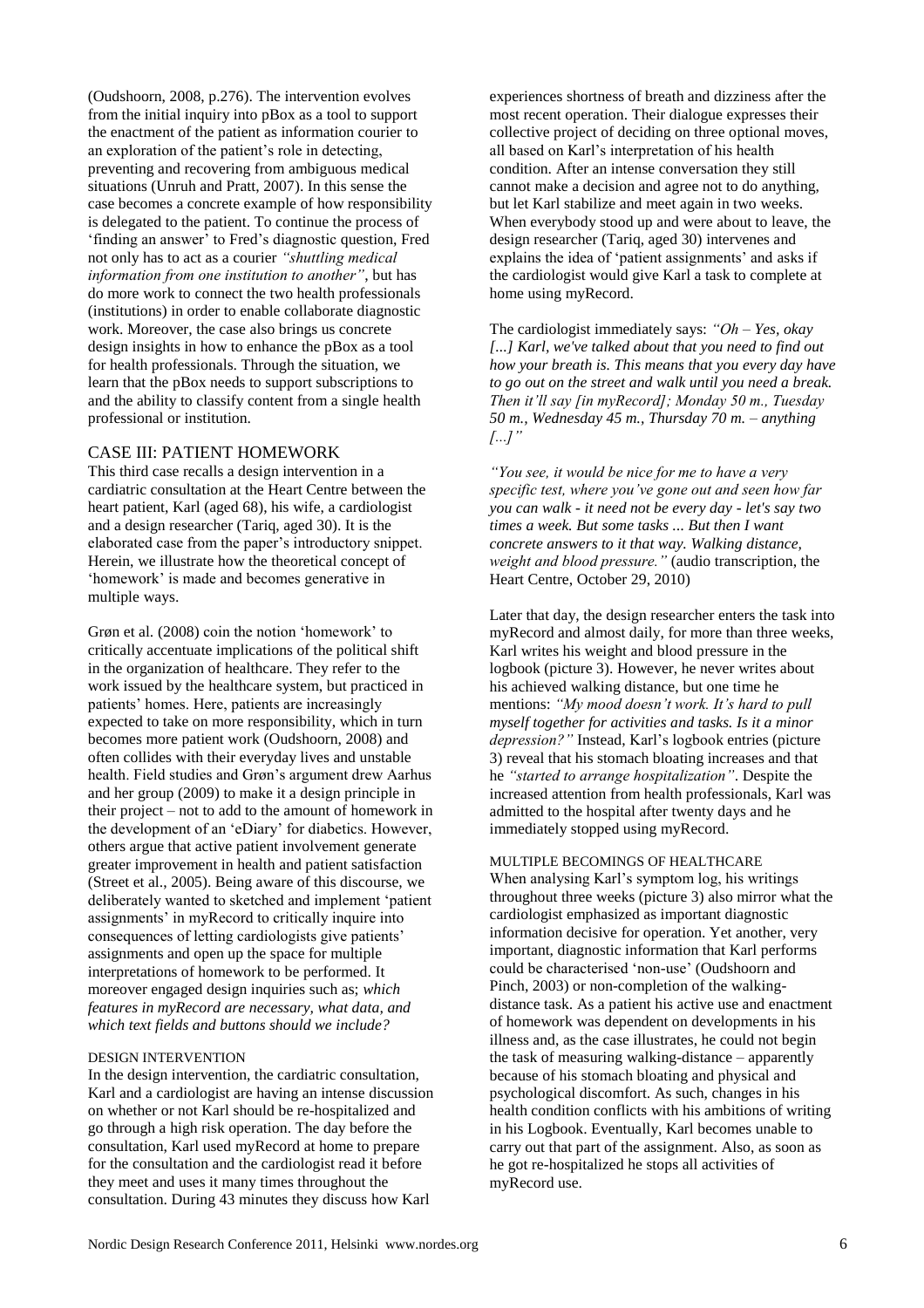| Logbog<br>de.                                                                                                                                                                                                                                                                     |                     |
|-----------------------------------------------------------------------------------------------------------------------------------------------------------------------------------------------------------------------------------------------------------------------------------|---------------------|
| w<br><b>IIII</b> Oversigt<br><b>Aftaler</b><br>Logbog                                                                                                                                                                                                                             | $\frac{1}{9}$<br>Me |
|                                                                                                                                                                                                                                                                                   |                     |
| [Logbog] [Sygehistorie] [motion] [x] [Symptom: lommesmerter] [x]                                                                                                                                                                                                                  |                     |
| Mandag, 22. november 2010, kl. 14:11                                                                                                                                                                                                                                              |                     |
| Weight 94.3 blood pressure 96/74/72.<br>Still bloated.<br>Looks to be clarified tomorrow at admission.                                                                                                                                                                            |                     |
| Fredag, 19. november 2010, kl. 10:10                                                                                                                                                                                                                                              |                     |
| Feeling very bloated in my stomach                                                                                                                                                                                                                                                |                     |
| Torsdag, 18. november 2010, kl. 17:10                                                                                                                                                                                                                                             |                     |
| Started to arrange hospitalization with [the cardiologist].<br>dealing with investigations of stomach problems, electrodes, bloatedness<br>- perhaps as early in 4 days                                                                                                           |                     |
| Søndag, 14. november 2010, kl. 15:48                                                                                                                                                                                                                                              |                     |
| Persistent problems with bloatedness<br>Sleeping remains poorly at night, with something hybeventilation<br>- is it the loose electrode?                                                                                                                                          |                     |
| Mandag, 8. november 2010, kl. 14:35                                                                                                                                                                                                                                               |                     |
| Still very bloated, poor sleep short breath when I lie down                                                                                                                                                                                                                       |                     |
| Søndag, 7. november 2010, kl. 09:25                                                                                                                                                                                                                                               |                     |
| Sleep poorly at night, and best if I sit up<br>I don't think the pills for bloating have helped                                                                                                                                                                                   |                     |
| Lørdag, 6. november 2010, kl. 10:17                                                                                                                                                                                                                                               |                     |
| With more and more difficulty falling asleep at night<br>and feel short of breath,<br>and start a little hyperventilation to get over it<br>It's very annoying. My mood doesn't work.<br>It's hard to pull myself together for activities and tasks.<br>Is it a minor depression? |                     |
| Onsdag, 3. november 2010, kl. 11:06                                                                                                                                                                                                                                               |                     |
| Visiting GP regarding stomach bloating.<br>Still a little nausea and a little hard to get started                                                                                                                                                                                 |                     |
| Mandag, 1. november 2010, kl. 22:05                                                                                                                                                                                                                                               |                     |
| Weight 92,3 kg blood pressure /puls 90/70/71.<br>It does not look like a weight reduction. Stomach bloating                                                                                                                                                                       |                     |
|                                                                                                                                                                                                                                                                                   | Ш                   |

Picture 3: A screenshot of Karl's logbook entries in myRecord [Entries are shortened and translated from Danish]

The assignment in myRecord is still there but Karl is no longer able to engage the underlying logic of performing a responsible and cooperative patient. He is hospitalized and hence, patient 'non-work' or 'non-use' might be considered essential categories and made as concrete components of the socio-material conceptualization of patient homework? As of constructive insights for design, this case and other similar interventions suggest that patient homework might benefit from enabling patients to signal that they have become unable to carry out or 'hand-in' homework. Maybe homework and assignments are less fruitful notions when considering design for a sociomaterial reconfiguration of healthcare? Perhaps the concept of 'patient work' [\(Strauss and Fagerhaugh,](#page-9-17)  [1997\)](#page-9-17) does a better job when engaged in myRecord – and consequently enactments of another healthcare and different practices?

# **DISCUSSION**

One of the questions treated in this paper and particular to this discussion is *how one can study something that does not yet fully exist without relying entirely on speculation*, but retaining an open ethnographic curiosity towards what is evolving as important in the field under study. A basic challenge in much design research is how to move from a primarily documentary mode of descriptive knowledge generation to sketches and enactments of possible attractive future alternatives. Instead of focusing on this movement as a transfer or translation from one kind of documentary knowledge to a different kind of speculative knowledge, we draw on approaches from design research that seek to deconstruct this principal distinction: *"The central problem is that the challenge [...] is articulated as a gulf to be bridged between observations and interventions."* [\(Halse, 2008\)](#page-8-10). Halse argues that this often articulated 'gulf' is an outcome, rather than a premise for design. Our empirical cases from healthcare fit this argument well, in the sense that they too work to destabilize some of the conventionally opposing categories of understanding and intervening.

The design interventions point to an ongoing controversy regarding the role of the experiment in design-oriented IT research. The case examples do not live up to the paradigm of purely empirical observational ethnographic research outlined for example by Hammersley and Atkinson [\(2007\)](#page-8-27) or as practised within ethnomethodologically informed workplace studies [\(Luff et al., 2000;](#page-8-9) [Crabtree et al.,](#page-8-7)  [2009\)](#page-8-7). Nor do the examples live up to purely empirical experimental research where fixed and isolated variables are sought to ensure that the experiment can be reproduced with reasonably similar results. Instead the examples reveal the unsettled status of the experiment and show how the interventional assemblages enact quick shifts in the mode of inquiry: from suggesting and promoting myRecord as a relevant solution to a practical problem, to raising new questions about the socio-material complexities of healthcare.

The assemblage instantiates new practices that incorporate diverse agendas, without trying to purify categories of 'design' or 'research'. The notion of design intervention as we treat it here is meant to challenge a commonly held simplistic dichotomy between 'the existing' and 'the possible'. The intended goal of this project is as much to understand how cardiatric health care may *become something else* by means of IT as it is to create an accurate account of how it really is, when new technologies are introduced. The setup in these examples is far from stabilized and the issues under inquiry are changing during the intervention itself: from testing the relevance to practice and usability of a particular design feature to exploring what might be gained from enacting a theoretical concept such as 'patient manageability' and 'homework'. The status of the prototype can change during the intervention itself, because it is so explicitly entangled in the unpredictable interventional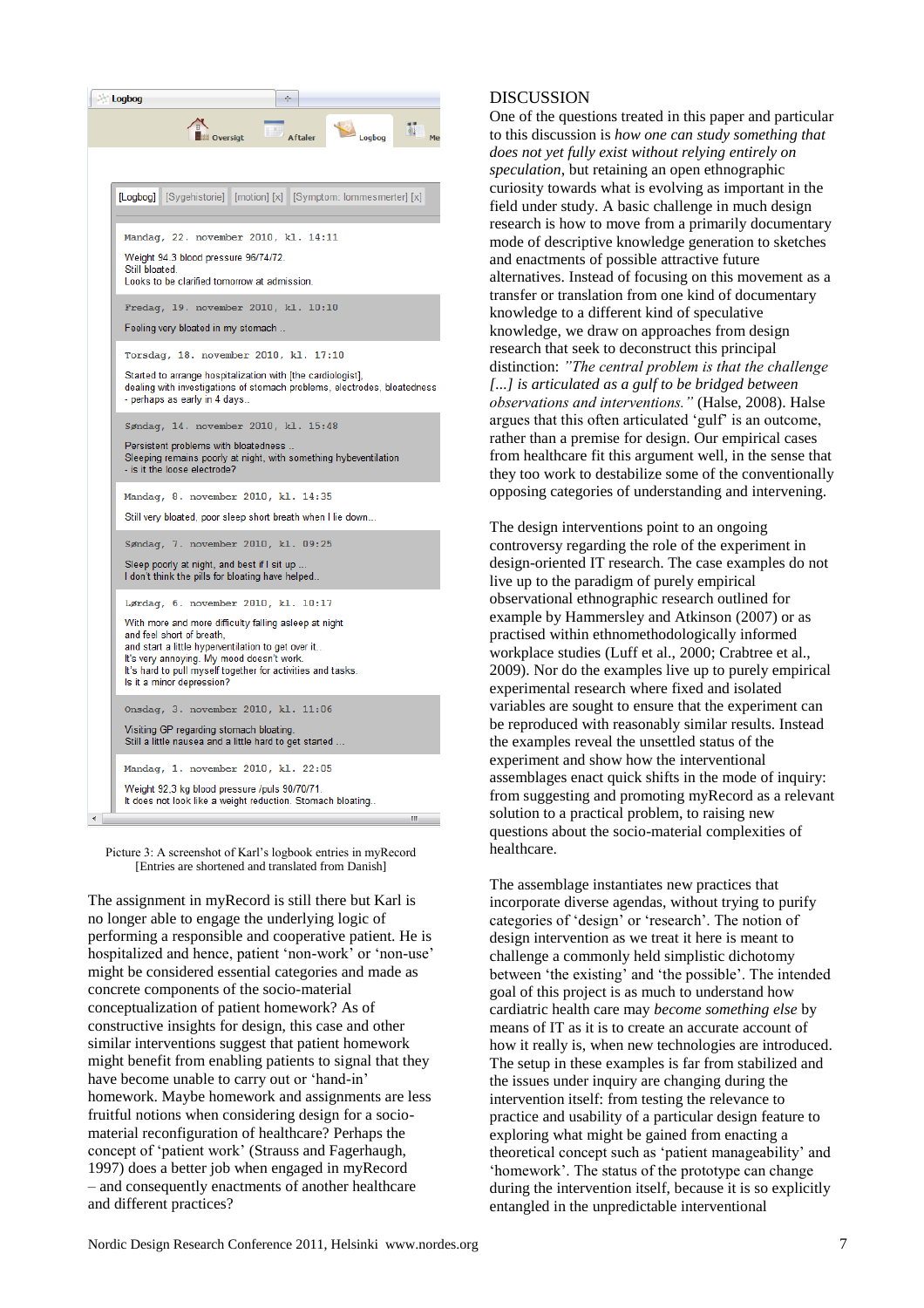assemblage of e.g. patients (who may reject to use it), clinicians (who may feel challenged) and design researchers (who report to several distinct research communities); sometimes it seems as if the research questions serve the purpose of building a better prototype while at other times the prototype appears as a mere occasion for scrutinizing healthcare.

A terminological challenge to research-through-design is that it could imply that design is a passage, whereas research is what passes through to the other side. We do not wish to invoke this particular meaning according to which means and ends appear as pregiven distinctions. While it is not only very difficult to dissect the event and claim strong distinctions between 'existing practice' and 'projected future practice', or between 'observation' and 'experimentation' in the case examples, we find it more fruitful to avoid these dichotomies all together. The seemingly oppositional characters of *describing what is* and *intervening with new proposals* may appear commonsensical, but often become obstacles for integrating research and design efforts. [\(Sanders in Halse et al., 2010, p.116-120\)](#page-8-28). Instead, the idea of time as emergent and open, [\(Pickering, 1995;](#page-9-8) [Law and Hassard, 1999;](#page-8-17) [Barad,](#page-8-18)  [2003;](#page-8-18) [Latour, 2004;](#page-8-29) [Whitehead, 1979\)](#page-9-18) allows us to expand the implications of *the present* as a moment of unsettled opportunities, a process of creative becoming.

Our claim is that myRecord as a prototype cannot be reduced to a methodological step towards discursive insights and conversely that our research insights about cardiatric health care cannot be evaluated without close reference to the embodied encounters with this particular working prototype. Because myRecord is fundamentally inseparable from the assemblage that enabled the particular kinds of interaction recounted in the examples of this paper. There are certain difficulties involved in employing design interventions as a design research strategy for exploratory questioning of a given topic rather than exclusively to test solutions. Long-standing ideals of accounting for the world *"*as it is*"* and 'independently of the process of inquiry' are impossible to uphold with such blurred and changing distinctions between the subject, object and method of study. Above all, the interference with the subject matter by interests embodied and promoted by the individual design researcher makes this type of design intervention very hard to explain in the conventional scientific terms of validity and generalizability.

To practice this kind of design research requires researchers who are willing and able to make quick and improvised shifts in their attitude towards the research situation, rather than rely on rigorously defined methodological frameworks or step-by-step procedures. Making a daring move to present unfinished ideas to foreign project stakeholders must go hand-in-hand with humble and curious moments of listening and observing with an open mind in order to facilitate an authentic encounter between genuine concerns and projected possibilities. To appreciate the

unsettled role of the assemblage of the design intervention, it is necessary to pay close attention to the bodily presence of the design researcher and his or her often intuition-based interferences with the parameters of the design intervention: not as contamination of the situation nor an interference with the object under observation but as an intrinsic quality of the practicebased inquiry.

#### **CONCLUSION**

With this paper we propose that the conventional approach to knowledge production within the fields of IT research in healthcare, such as PD, CSCW and IS, can be fruitfully complemented by a more interventionist approach. We suggest this as a *strategy of multiple becomings*. Furthermore, we advise that a constructivist stance towards 'being' as process will allow a reconciliation of understanding and intervention, present and future.

Through three cases of design interventions we have shown the mutual connections between design proposals and the more discursive space of 'understanding healthcare'. The argument has been based on a foundational unsettling of both the mode of inquiry (observational *and* interventionist) and the role of the prototype (a solution to be evaluated *and* a research tool to generate new questions). In this light, the intervention is a manifestation of a projected reality, where a partly imaginative prototype (yet very concretely present) meets a patient willing to project her concerns and aspirations onto the prototype, whereby the lived practice that unfolds during the event entails both enactments of the past and enactments of the future. Through the emphasis on embodied encounters, design interventions present a concrete opportunity to practice and explore possible alternative realities before they are fully realized. Rather than postponing the materialization of new opportunities until the requirements are specified, we suggest to begin by instantiating ideas and hypotheses, while they are still only vaguely defined.

The design intervention is a way to supplement wellproven methods for questioning, such as ethnographic fieldwork with enactments of more material articulations of hypotheses and questions. The design intervention is an experimental inquiry that positions itself in-between what is already there and what is emerging as a possible future. With the design intervention, the assemblage allows for the multiple becomings of healthcare.

### ACKNOWLEDGEMENTS

We are grateful for the valuable collaboration with the patients and health professionals at the Heart Centres at Copenhagen University Hospital, Bispebjerg and Hvidovre Hospital. We thank Jeanette Blomberg, Melissa Cefkin, Peter Danholt, Finn Kensing, and two anonymous reviewers who provided useful comments and pointed out essential literature. CITH is a 4-year project funded by the Danish Council for Strategic Research grant #2106-07-0017.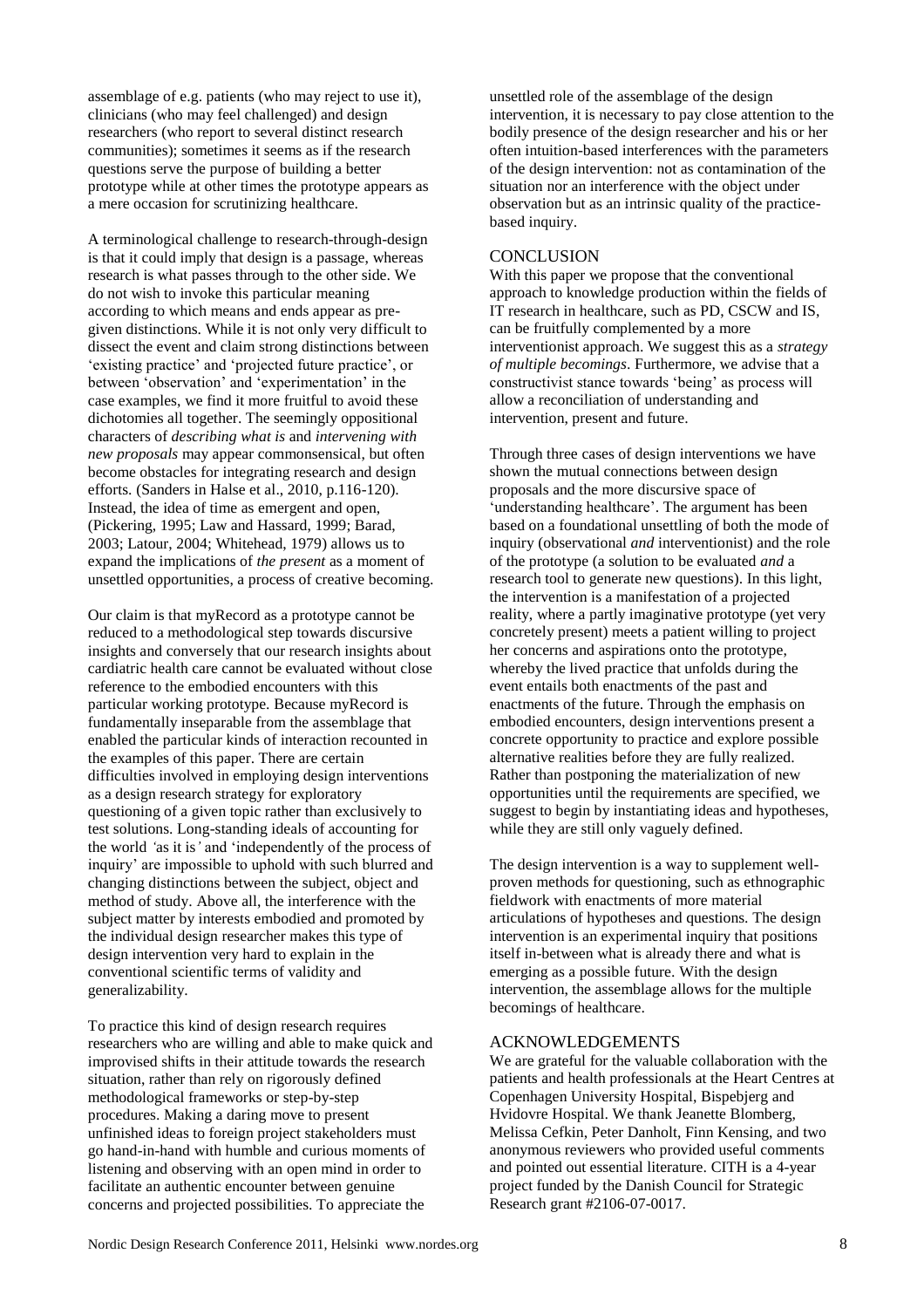# **REFERENCES**

- <span id="page-8-20"></span>Aarhus, R., Ballegaard, S. & Riisgaard, T. 2009. The eDiary: Bridging Home and Hospital through Healthcare Technology. *11th European Conference on Computer Supported Cooperative Work.* Vienna, Austria: Springer.
- <span id="page-8-1"></span>Andersen, T., Bjørn, P., Kensing, F. & Moll, J. In press. Designing for collaborative interpretation in telemonitoring: Re-introducing patients as diagnostic agents. *International Journal of Medical Informatics*.
- <span id="page-8-6"></span>Argyris, C. 1970. *Intervention Theory and Method: A Behavioral Science View*, Addison-Wesley.
- <span id="page-8-18"></span>Barad, K. 2003. Posthumanist Performativity: Toward an Understanding of How Matter comes to Matter. *Signs: Journal of Women in Culture and Society,* 28**,** 801-831.
- <span id="page-8-14"></span>Baskerville, R. & Wood-Harper, A. 1996. A critical perspective on action research as a method for information systems research. *Journal of Information Technology,* 11**,** 235-246.
- <span id="page-8-19"></span>Berg, M. 1997. *Rationalizing medical work: decisionsupport techniques and medical practices*, MIT press.
- <span id="page-8-2"></span>Blomberg, J., Suchman, L. & Trigg, R. 1995. Reflections on a work-oriented design project. *Human-Computer Interaction*.
- <span id="page-8-3"></span>Bødker, S. & Grønbæk, K. 1992. Design in action: From prototyping by demonstration to cooperative prototyping. *In:* GREENBAUM, J. & KYNG, M. (eds.) *Design at Work: Cooperative Design of Computer Systems.* L. Erlbaum Associates Inc.
- <span id="page-8-25"></span>Bowker, G. C. & Star, S. L. 1999. *Sorting Things Out: Classification and Its Consequences*, The MIT Press.
- <span id="page-8-12"></span>Button, G. & Harper, R. 1996. The Relevance of 'Work-Practice' for Design. *Computer Supported Cooperative Work (CSCW),* 4**,** 263-280.
- <span id="page-8-5"></span>Checkland, P. & Holwell, S. 1998. Action Research: Its Nature and Validity. *Systemic Practice and Action Research,* 11**,** 9-21.
- <span id="page-8-7"></span>Crabtree, A., Rodden, T., Tolmie, P. & Button, G. 2009. Ethnography considered harmful. *CHI2009 - The Status of Ethnography in Systems Design - Proceedings of the 27th international conference on Human-Computer Interaction.* Boston, MA, USA.
- <span id="page-8-24"></span>Dourish, P. 2004. *Where the action is: the foundations of embodied interaction*, The MIT Press.
- <span id="page-8-8"></span>Dourish, P. 2006. Implications for Design. *Proceedings of the SIGCHI conference on Human Factors in computing systems (CHI2006).* Montréal, Québec, Canada.
- <span id="page-8-23"></span>Ehn, P. 1988. *Work-Oriented Design of Computer Artifacts,* Stockholm, Arbetslivscentrum.
- <span id="page-8-22"></span>Fujimura, J. H. 1987. Constructing 'Do-able' Problems in Cancer Research: Articulating Alignment. *Social Studies of Science,* 17**,** 257-93.
- <span id="page-8-15"></span>Gaver, W., Bowers, J., Boucher, A., Gellerson, H., Pennington, S., Schmidt, A., Steed, A., Villars, N. & Walker, B. 2004. The drift table: designing for ludic engagement. *Computer-Human Interaction (CHI2004).* Vienna, Austria: Citeseer.
- <span id="page-8-26"></span>Grøn, L., Mattingly, C. & Meinert, L. 2008. Kronisk hjemmearbejde - Sociale håb, dilemmaer og konflikter i hjemmearbejdsnarrativer i Uganda, Danmark og USA [Chronic homework - Social hope, dilemmas and conflicts in a homework narrative in Uganda, Denmark and USA]. *Tidsskrift for Forskning i Sygdom og Samfund [Journal for Research on Illness and Society]*.
- <span id="page-8-10"></span>Halse, J. 2008. *Design Anthropology: Borderland Experiments with Participation, Performance and Situated Intervention.* Ph.D., IT University.
- <span id="page-8-28"></span>Halse, J., Brandt, E., Clark, B. & Binder, T. 2010. *Rehearsing the Future,* Copenhagen, Danish Design School Press.
- <span id="page-8-27"></span>Hammersley, M. & Atkinson, P. 2007. *Ethnography: Principles in practice*, Taylor & Francis.
- <span id="page-8-13"></span>Hevner, A., March, S., Park, J. & Ram, S. 2004. Design science in information systems research. *Mis Quarterly,* 28**,** 75-105.
- <span id="page-8-0"></span>Kaelber, D. C., Jha, A. K., Johnston, D., Middleton, B. & Bates, D. W. 2008. A Research Agenda for Personal Health Records (PHRs). *Journal of the American Medical Informatics Association,* 15**,** 729-736.
- <span id="page-8-11"></span>Karasti, H. 2001. Bridging work practice and system design: integrating systemic analysis, appreciative intervention and practitioner participation. *Computer Supported Cooperative Work (CSCW),* 10**,** 211–246.
- <span id="page-8-4"></span>Kensing, F. 2003. *Methods and Practices in Participatory Design,* Copenhagen, ITU Press.
- <span id="page-8-16"></span>Koskinen, I., Binder, T. & Redström, J. 2008. Lab, Field, Gallery, and Beyond. *Artifact,* 2**,** 46-57.
- <span id="page-8-29"></span>Latour, B. 2004. *Reassembling the social: An introduction to actor-network-theory,* Oxford, Oxford University Press.
- <span id="page-8-21"></span>Law, J. 2004. *After Method: Mess in Social Science Research*, Routledge.
- <span id="page-8-17"></span>Law, J. & Hassard, J. (eds.) 1999. *Actor Network Theory and After,* Oxford: Blackwell Publishers.
- <span id="page-8-9"></span>Luff, P., Hindmarsh, J. & Heath, C. 2000. *Workplace studies: Recovering work practice and informing system design*, Cambridge Univ Pr.